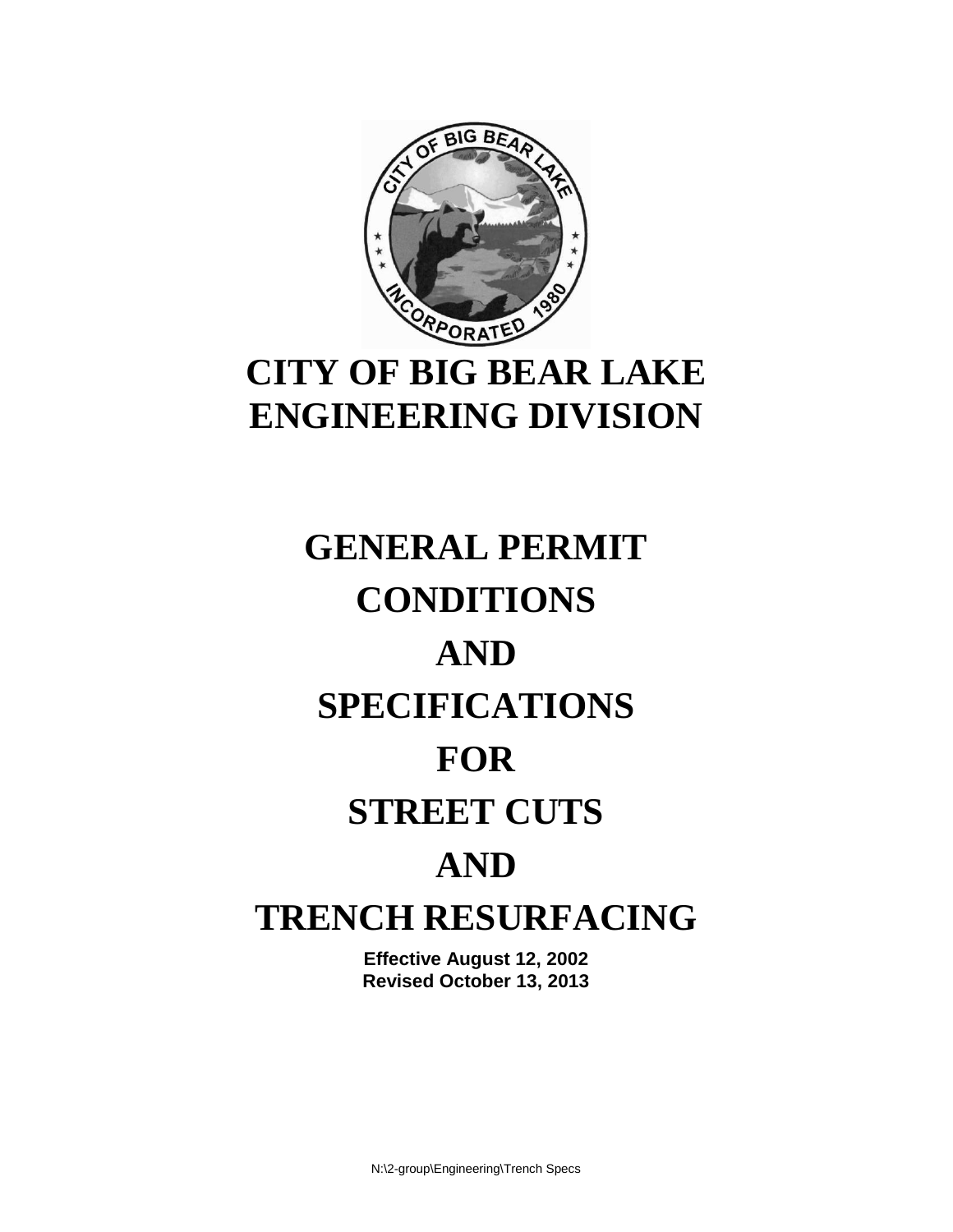### **TABLE OF CONTENTS**

#### **1. GENERAL**

Authority to Enforce Permittee

- 1.3 Standards and Specifications
- 1.4 Changes or Additions to Permit
- 1.5 Relocation
- 1.6 Utility Construction
- 1.7 Licensed Contractor
- 1.8 Permit Possession
- 1.9 Sanitary Facilities
- 1.10 Permittee Responsibility
- 1.11 N.P.D.E.S.
- 1.12 S.W.P.P.P.
- 1.13 Hold Harmless
- 1.14 Notification
- 1.15 Inspection
- 1.16 Failure to Comply
- 1.17 Performing Work Without Permits
- 1.18 Encroachment Permit
- 1.19 Encroachment Permit Conditions
- 1.20 Temporary Use Permits

#### **2. PUBLIC CONVENIENCE AND SAFETY**

- 2.1 Traffic and Access
- 2.2 Traffic Control
- 2.3 Working Hours
- 2.4 Dewater Operations
- 2.5 Closing Roads

#### **3. PRESERVATION OF PROPERTY**

- 3.1 Protection of Property
- 3.2 City Facilities
- 3.3 Traffic Signals
- 3.4 Survey Monuments

#### **4. PROJECT SITE MAINTENANCE**

- 4.1 Clean-up and Dust Control
- 4.2 Haul Routes
- 4.3 Storage in City Roads
- 4.4 Snow Removal
- 4.5 Emergency Response
- 4.6 Maintenance of Trenches

#### **5. MATERIALS AND EQUIPMENT**

- 5.1 Pavement Traffic Markings & Striping
- 5.2 Asphalt Concrete
- 5.3 Base Material
- 5.4 Grading Equipment
- 5.5 Track Equipment
- 5.6 Paving Equipment

#### **6. TRENCHING**

- 6.1 Cal OSHA
- 6.2 New Roads
- 6.3 Depth of Installation
- 6.4 Separation of Utilities
- 6.5 Pavement Removal
- 6.6 Open Trench
- 6.7 Trench Bridging
- 6.8 Protective Fencing
- 6.9 Trench Backfill
- 6.10 Narrow Trench
- 6.11 Boring (Jacking) Pits and Potholes
- 6.12 Inclement Weather
- 6.13 Manhole Construction

#### **7. COMPACTION**

- 7.1 Relative Compaction (RC)
- 7.2 Compaction Frequency and Location
- 7.3 Test Reports
- 7.4 Mechanical Compaction
- 7.5 Water Densification

#### **8. TRENCH CONSTRUCTION & REPAIR**

- 8.1 Temporary Pavement
- 8.2 Trench Pavement Repair General
- 8.3 Permanent AC Paving Repair
- 8.4 Trench Pavement Repair Options
- 8.5 Overlay Paving
- 8.6 Excessive Pavement Removal
- 8.7 Pavement Resurfacing
- 8.8 Driveway Approaches
- 8.9 Portland Cement Concrete
- 8.10 Trench Failure and Repair

#### **9. INSURANCE REQUIREMENTS**

- 9.1 Insurance Requirements
- 9.2 Endorsement Example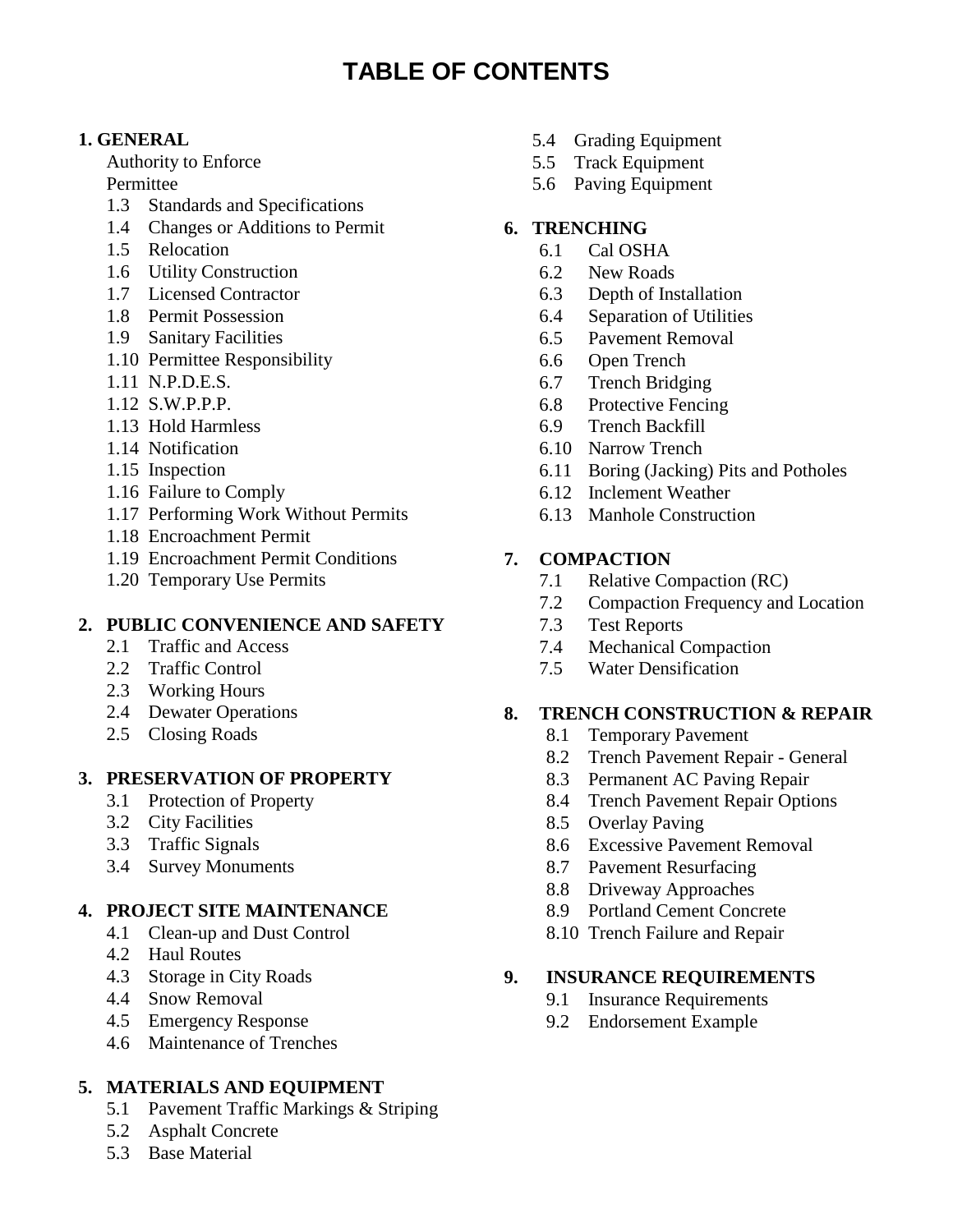#### **1. GENERAL**

- **Authority to Enforce –** The authority to enforce this policy shall be granted to the City Engineer of the City of Big Bear Lake, or his/her designee. The City Engineer shall have authority to deviate from this policy and to specify alternate means and methods consistent with sound engineering principles in enforcing the objectives of this policy.
- **Permittee –** For purposes of this policy, Permittee shall mean the applicant and/or the owner of the facilities, or any and all successors in interest to the facilities, for which the permit was issued under the provisions of this policy.
- **1.3 Standards and Specifications** All work within the public right of way shall be performed in accordance with the current "Greenbook" Standard Specifications for Public Works Construction 2012 edition and these Conditions and Specifications. Any deviation from these standards shall be approved in writing by the City Engineer.
- **1.4 Changes or Additions to Permit** The City Engineer reserves the right to make any changes or additions to a permit after issuance if such changes or additions are determined to be necessary for the protection of the roads or for the health and safety of the public.
- **1.5 Relocation** If any part of an installation interferes with the present use of roads by the general public or is in conflict with future or current City improvement projects, that part of the installation shall be removed or relocated as directed by the City Engineer at the expense of the Permittee or his successor in interest.
- **1.6 Utility Construction** Permits for utility trenching, including utility service trenching, within City right-of-way, shall be issued to the respective utility purveyor or a California licensed contractor provided that the application meets all City requirements. The Permittee shall warranty the trench repair for one year from the date of the City's acceptance of the work. Following the Permittee warranty period, the respective utility purveyor shall thereafter be responsible for the trench repair and maintenance.
- **1.7 Licensed Contractor** All excavation, repair and restoration in City road right-ofway shall be performed by a contractor with the appropriate license issued by the State of California Contractors License Board or by utility purveyor's regular employees.
- **1.8 Permit Possession** Other than emergency repairs, there shall be no work performed in City road right-of-way until a street cut permit is issued. A copy of this permit, a set of approved plans and permits required by any other legally constituted authority shall be on site at all times construction is in progress. Permits that require excavation shall be issued only after a Dig Alert/USA inquiry identification number is obtained. All permitted work shall cease between October 31 of the current year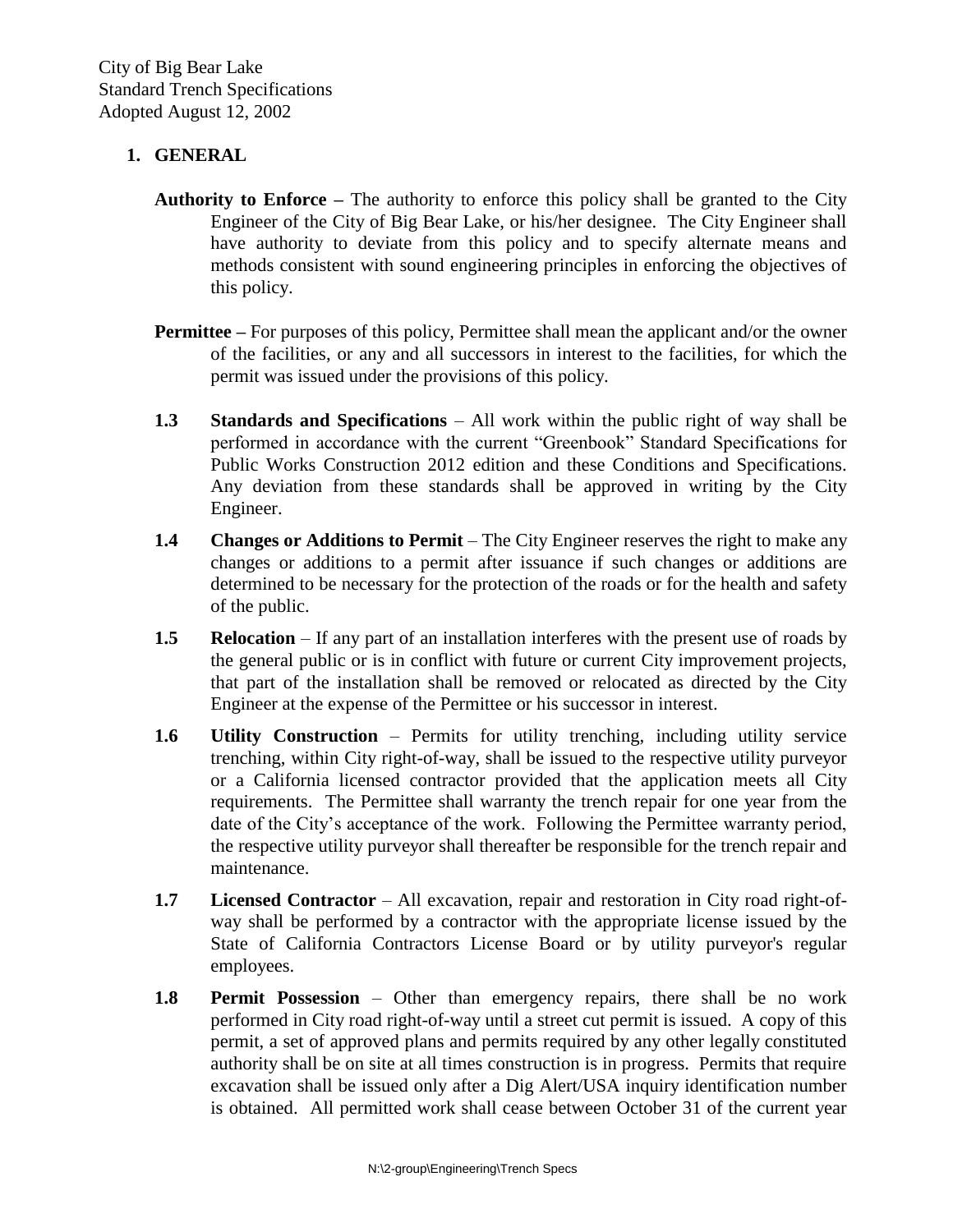and April 15 of the following year unless approved by the City Engineer. Approval to work shall be dependent on weather conditions.

- **1.9 Sanitary Facilities** The Permittee may be required to provide and maintain enclosed toilets for the use of employees at all times while work is in progress.
- **1.10 Permittee Responsibility** In addition to all conditions herein, the Permittee is responsible for safety and construction requirements within the limits of the project. The Permittee or his employees shall abide by all the regulations of any legally constituted authority.
- **1.11 N.P.D.E.S. –** The Permittee is responsible for instituting Best Management Practices (BMP) to comply with National Pollutant Discharge Elimination System (N.P.D.E.S.) requirements.
- **1.12 S.W.P.P.P. –** The Permittee is responsible for instituting Best Management Practices (BMP) to comply with Storm Water Pollution Prevention Plan (S.W.P.P.P.) requirements.
- **1.13 Hold Harmless** The Permittee shall preserve and save harmless the City and each officer and employee thereof, from any liability or responsibility for any accident, loss of damage to persons or property happening or occurring as a proximate result of Permittee's negligence or the negligence of Permittees' agents, servants, employees or contractors in the design or performance of any work undertaken under any permit granted to Permittee pursuant to the application.
- **1.14 Notification – Permittee shall notify the assigned City Inspector at 909-866-5831 a minimum of 24 hours (one full working day minimum), excluding weekends and holidays, prior to starting a project and prior to each subsequent phase of construction. In addition, the Permittee shall notify Dig Alert/USA at 800-227- 2600 a minimum of 72 hours prior to any excavation. In emergencies, immediately contact the appropriate utility provider, City Public Works at 909 866-7521, and the assigned City Inspector.**
- **1.15 Inspection All construction performed in relation to a street cut permit shall be inspected by the City prior to and during installation except as otherwise determined by the City Engineer.** Construction performed without inspection may be subject to removal and replacement. The entire cost of removal and replacement shall be borne by the Permittee, regardless of whether the installation removed was found to be defective.
- **1.16 Failure To Comply** Should a Permittee fail to comply with the provisions of the street cut permit or the related requirements of any legally constituted authority, the City Engineer may order the Permittee to stop work, wholly or in part, until the discrepancies have been resolved to the satisfaction of the City Engineer. Upon satisfactory completion of corrections, written approval from the City Engineer shall be required before work resumes. Failure to comply may result in revocation of permits. The City may perform the work required to correct deficiencies or arrange for the work to be done, and the entire cost of the required work shall be borne by the Permittee.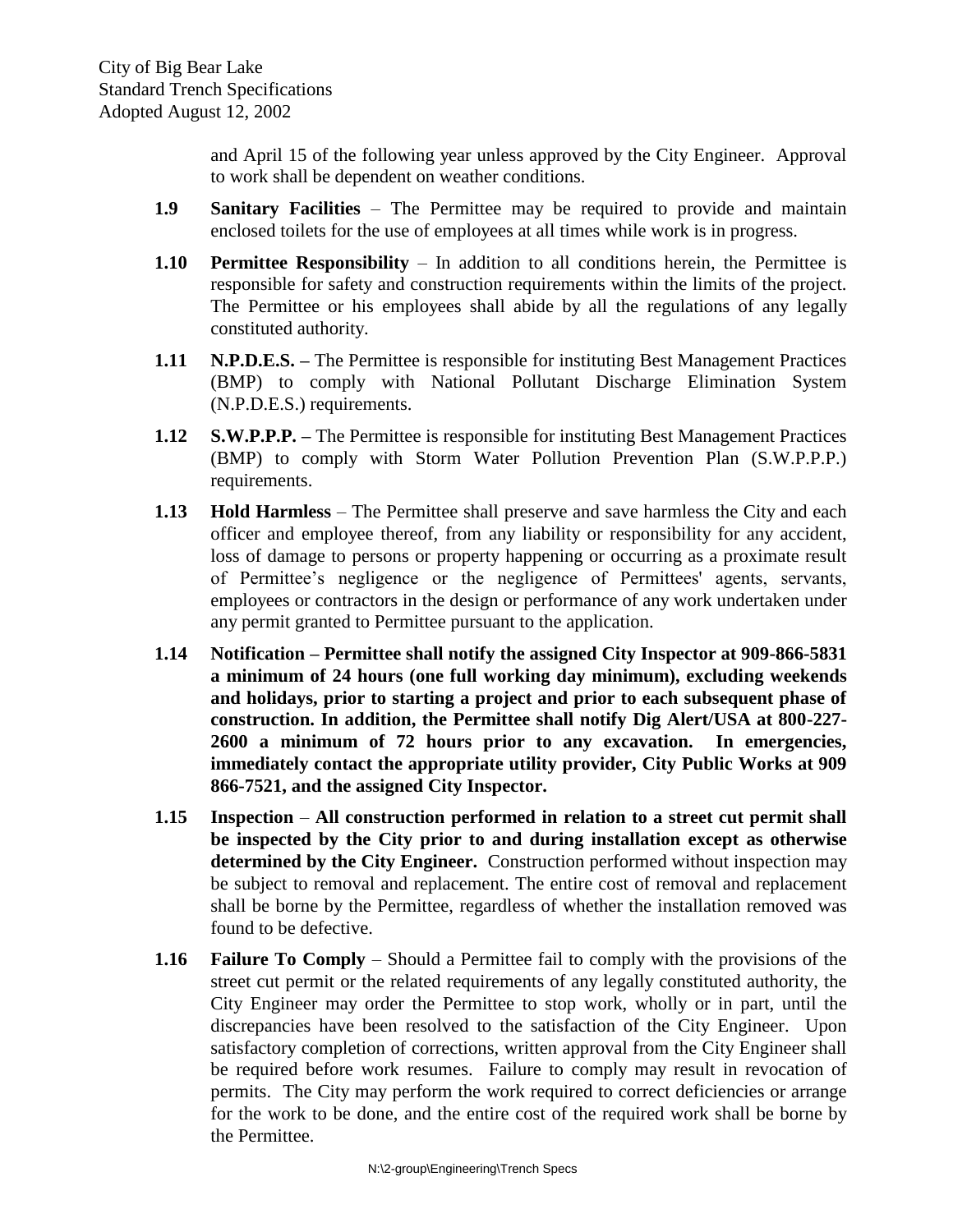- **1.17 Performing Work Without Permits** Should anyone fail to obtain all necessary permits of any legally constituted authority, the City Engineer will order the Permittee to stop work until the discrepancies have been resolved to the satisfaction of the City Engineer. **Permit and inspection fees shall be doubled for failing to obtain all necessary permits in advance of construction**. Repeat offender(s) may have their City Business License revoked and/or reported to the California State License Board (CLSB).
- **1.18 Encroachment Permit**  All work performed in the Public Right-of-Way (i.e. not on private property) shall require an Encroachment Permit. The Encroachment Permit shall be obtained in advance of any work in the Public Right-of-Way. Application for the Encroachment Permit can be obtained for the Engineering Division counter at the City of Big Bear Lake City Hall located at 39707 Big Bear Blvd.
- **1.19 Encroachment Permit Conditions** –At a minimum, the following conditions shall apply to every Encroachment Permit and additional conditions may be added at the City Engineer's discretion:
- No bins, dumpsters, portable toilets, or other obstruction within 25 feet of the curb return to maintain safe traffic sightlines.
- The Permittee shall notify Dig Alert/USA at 800-227-2600 a minimum of 72 hours prior to any excavation.
- The Permittee shall notify the assigned City Inspector at 909-866-5831 a minimum of 24 hours (one full working day minimum), excluding weekends and holidays, prior to starting a project and prior to each subsequent phase of construction.
- All work in the Public Right-of-Way must be done by a qualified licensed contractor.
- Before issuing the encroachment permit, the qualified licensed contractor shall provide the City with evidence of General Liability Insurance in the amount of at least \$1 million listing the City of Big Bear Lake as additionally insured as specified in Section 9.
- **1.20 Temporary Use Permit** Permittees may require a Temporary Use Permit (T.U.P.) for storage of equipment and material. Permittee is responsible for contacting the Planning Division to verify if T.U.P. is required.

#### **2. PUBLIC CONVENIENCE AND SAFETY**

**2.1 Traffic and Access** – The Permittee's operation shall cause no unnecessary inconvenience to the public. The access rights of the public shall be maintained at all times and unless otherwise authorized, traffic shall be permitted to pass through the work area at all times. Safe and adequate pedestrian and vehicular access shall be provided and maintained to fire hydrants, residences, commercial and industrial establishments, churches, schools, parking lots, service stations, lodging facilities, fire and police stations, hospitals, and establishments of similar nature. Access to these facilities shall be continuous and unobstructed unless otherwise approved by the City.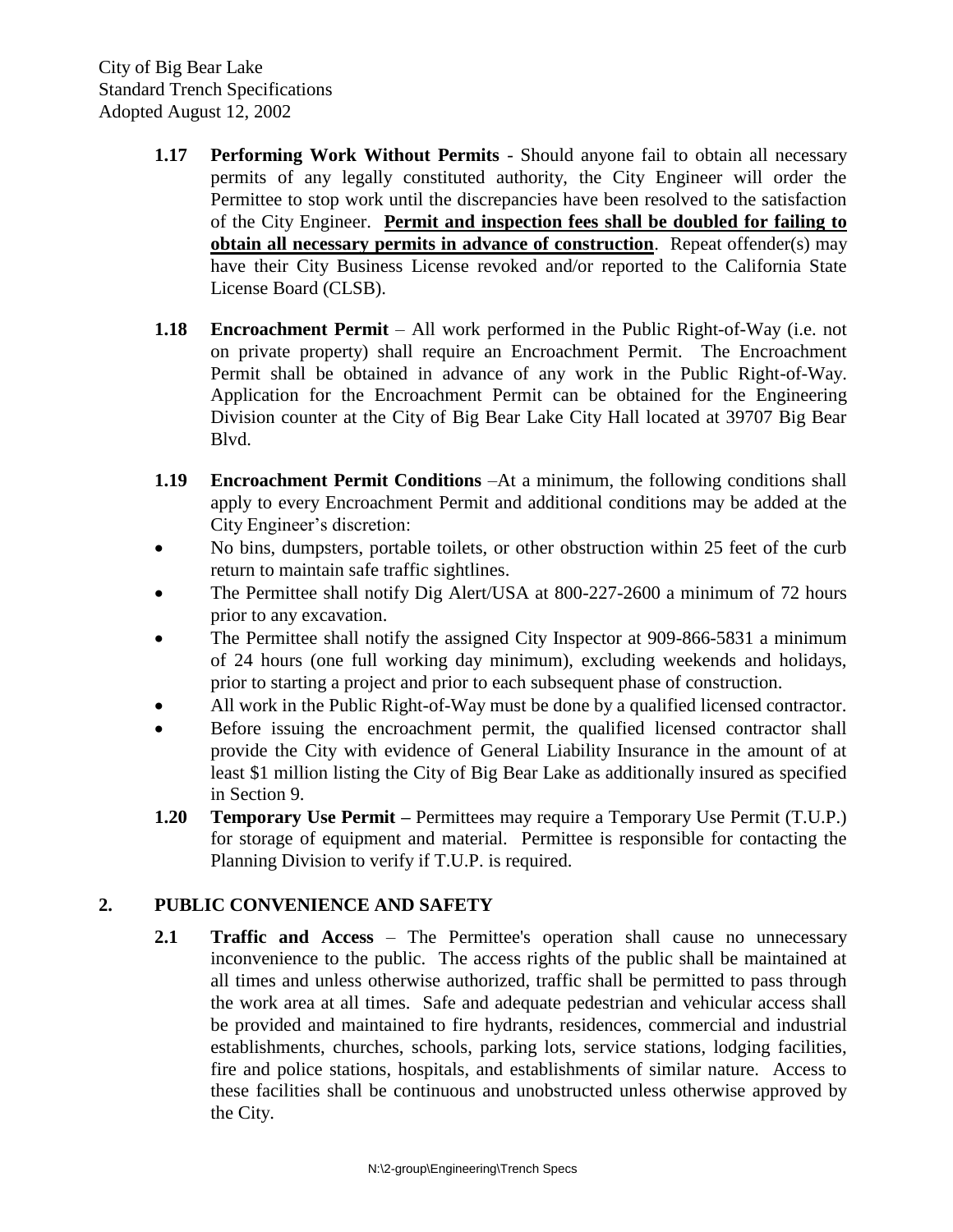- **2.2 Traffic Control** Traffic control shall conform to the current WATCH Manual of Traffic Controls. The handbooks published by American Traffic Safety Services Association Guide and the Work Area Traffic Control Handbook or other traffic control manuals may be used with approval of the City.
- **2.3 Working Hours** Except for emergency repairs, no work shall be performed within City road right-of-way on weekends, City holidays, before 7 AM or after 4:30 PM unless authorized by the City Engineer.
- **2.4 Dewater Operations** Release of, or the directing of water onto City roads shall be authorized only by the City Engineer and shall include traffic control per Section 2.2, clean up per Section 4.1 and erosion control. If erosion occurs, grading shall be as required in Section 5.4. Discharges shall comply with the National Pollutant Discharge Elimination System and with Federal law, State law and local ordinance.
- **2.5 Closing Roads** No road shall be closed without authorization from the City Engineer except in the case of an emergency under the direction of an authorized agency. An authorized road closure will allow the detour of *through* traffic only. The Permittee shall provide a smooth dust controlled route that allows unimpeded access for emergency vehicles and residents at all times.

To apply for a road closure authorization, submit the following to the Engineering Division, PO Box 10000, Big Bear Lake, CA 92315.

- Written request for the closure with the time schedule included.
- Detour route, sign type designation and sign locations.
- A minimum of five (5) working days is required to process the application.

#### **3. PRESERVATION OF PROPERTY**

**3.1 Protection of Property** – The Permittee shall be responsible for the protection of public and private property adjacent to the work and shall exercise due caution to avoid damage to such property.

The Permittee shall repair or replace all existing improvements or landscaping damaged within the right-of-way that are not designated for removal on the approved plans. Such repairs and replacements shall match the original in finish and dimension. Trees, lawns and shrubbery that are not designated for removal on the plans shall be protected from damage or injury. If damaged or removed because of the Permittee operations, they shall be restored or replaced in as nearly the original condition and location as is reasonably possible as approved by Engineering Division personnel. The Permittee shall give seven (7) days notice to occupants or owners of adjacent property to allow them to salvage or relocate plants, trees, fences, sprinklers and other improvements within the right-of-way that are designated for removal on the plans and would be destroyed because of the work. A copy of such notice to occupants of owners of adjacent property, or evidence of posting the work site shall be furnished to the City Engineer prior to issuance of a permit.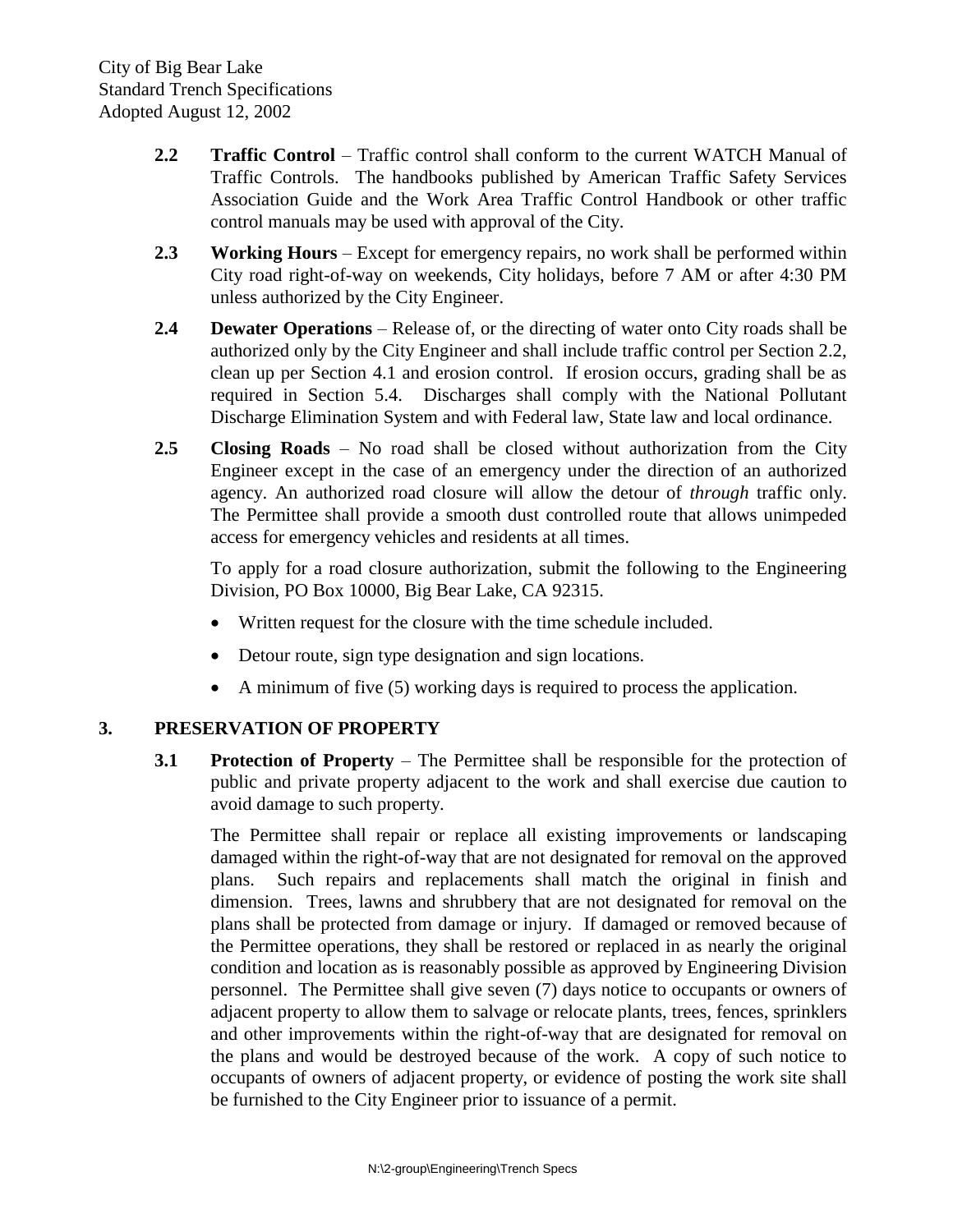- **3.2 City Facilities** Prior to construction, the Permittee shall assess the condition of City facilities within project limits and provide a written report to the City Engineer listing all damaged, defaced or missing pavement, sidewalk, curb, gutter, traffic signs, pavement markings or hazardous conditions that may exist before work is started. Prior to final acceptance of the project, all City facilities shall be in the same or better condition as determined by the City Engineer.
- **3.3 Traffic Signals** Traffic signal detector loops, wiring or appurtenant facilities damaged by the Permittee's operation shall be reported immediately to Caltrans Maintenance Department 909-383-2594. Notification shall also be given to the City Engineer. Any damage shall be repaired immediately as directed by Caltrans and at no expense to the City.
- **3.4 Survey Monuments** The Permittee shall locate, protect or tie-out all survey monuments that may be disturbed or destroyed. Survey monuments shall be located, referenced and a Corner Record filed with the County Surveyor prior to the start of construction. Following completion of the work, the monuments shall be reset in the surface of the new construction, a suitable monument box placed thereon, or permanent witness monuments set as determined by the City Engineer and a Corner Record filed with the County Surveyor prior to final project notice of completion issued by the Engineering Division. All work shall be performed under the direction of a licensed Land Surveyor or registered Civil Engineer at no expense to the City.

#### **4. PROJECT SITE MAINTENANCE**

Surplus dirt, debris, rocks or building materials shall be contained during permit work and the site broomed daily to reduce possibility of being carried by runoff into a storm drain, stream or natural drainage course or lake. At the completion of the permit work, the previous drainage patterns must be restored. Material shall not be placed in such a manner that might result in the blockage of any drainage structure at either the inlet or outlet.

- **4.1 Clean up and Dust Control** Throughout all phases of construction, including suspension of work, the Permittee shall keep the work site clean and free from rubbish and debris. The Permittee shall also abate dust nuisance by cleaning, sweeping and sprinkling with water or other means as necessary. When power sweeping is required, a self-contained sweeper that picks up and contains the material shall be used. The use of water resulting in mud on roads or drainage facilities will not be allowed as a substitute for sweeping or other cleaning methods. All soil and construction material shall be removed prior to that portion of the road being made available to traffic.
- **4.2 Haul Routes** When required by the City Engineer, haul route approval shall be obtained before beginning work. Approval will be issued within five (5) working days after filing of complete plans, fees and application to the Engineering Division. Plans for haul routes shall specify the deposition site, and evidence shall be provided of all approvals for the deposition site.Care shall be exercised to prevent spillage on, or damage to City roads. Any such spillage or damage shall be removed or repaired immediately. If dirt deposited in the public right of way is not cleaned immediately, the City Engineer may authorize sweeping, the cost of which shall be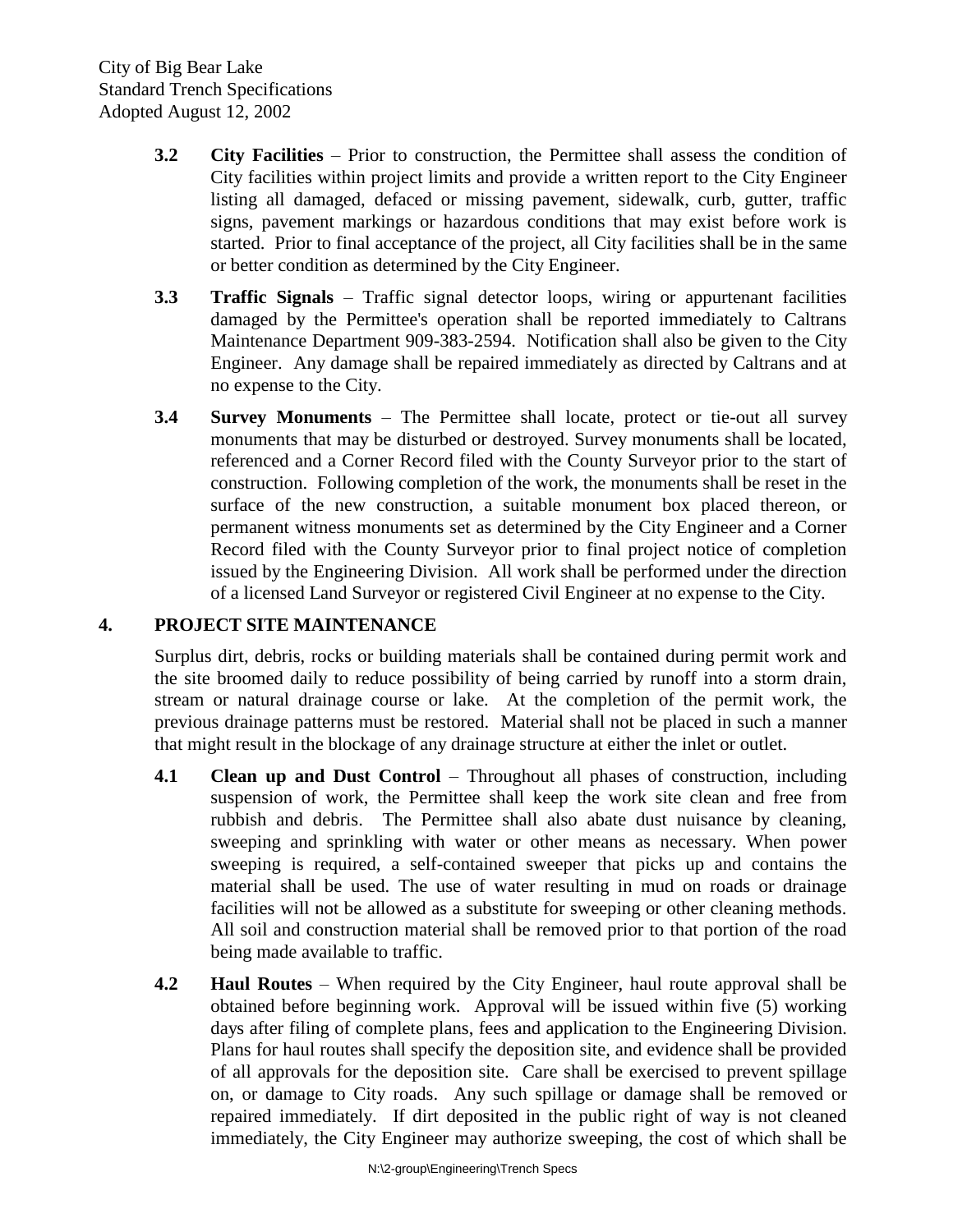borne by the Permittee. Dust control and traffic control shall be provided for all hauling operations.

- **4.3 Storage in City Roads** There shall be no equipment or materials stored or stockpiled in road right-of-way. Equipment and materials shall be removed from road right-of-way when not in use and at the end of each working day, except as approved by the City Engineer.
- **4.4 Snow Removal** The City Public Works Division will remove snow on all City maintained roads that are safe for the snow removal operation. If conditions are such as to endanger personnel or equipment due to Permittee operation (sunken trenches, irregular paving, or other hazards) the City will cease snow removal operations. The Permittee shall then be responsible for removal of snow and shall maintain any such portions of the roadway, including sanding operations, for a minimum width of 20 feet or as directed by the City Engineer.
- **4.5 Emergency Response for Unsafe Jobsite Conditions** The City, at its sole discretion, may elect to perform emergency work at the jobsite if it is judged as necessary for the protection of the roads or for the health and safety of the public. Before work is started, the Permittee shall furnish names and telephone numbers of persons on-call if the City requires emergency work at the jobsite. The cost of all such emergency work at the jobsite shall be borne by the Permittee.
- **4.6 Maintenance of Trenches** Permittee shall perform continuous maintenance of all trenches, including periods of suspension of work, during the course of construction and shall maintain the trench for the life of the installation.

#### **5. MATERIALS AND EQUIPMENT**

- **5.1 Pavement Traffic Markings and Striping** Pavement traffic markings and striping shall be painted with two (2) coats on the roadway surface with all-weather, oilbased paint, which conforms to Section 210 of the Greenbook 2006 edition. All damaged or removed markings shall be replaced with this material unless otherwise approved by the City Engineer. Visual uniformity, as determined by the City Engineer, may require that adjacent markings and all markings within an intersection be repainted by the Permittee at no cost to the City.
- **5.2 Asphalt Concrete** Paving asphalt shall be PG 64-10 1/2-inch Type B maximum, medium, unless otherwise approved by the City Engineer.Asphalt dike shall be PG 70-10 paving asphalt with Type B 3/8-inch maximum, medium grading.
- **5.3 Base Material**  Base shall be Class II Aggregate Base or as approved by the City Engineer. Base material depth shall be a minimum of 6 inches.
- **5.4 Grading Equipment** Grading of soil roads or soil shoulders may be accomplished by any means that will provide a smooth, compacted and uniform surface that varies less than 0.1-foot in 10-feet for line or grade up to 300-feet. Projects greater than 300-feet in length will require that grading be performed with approved motor grader equipment.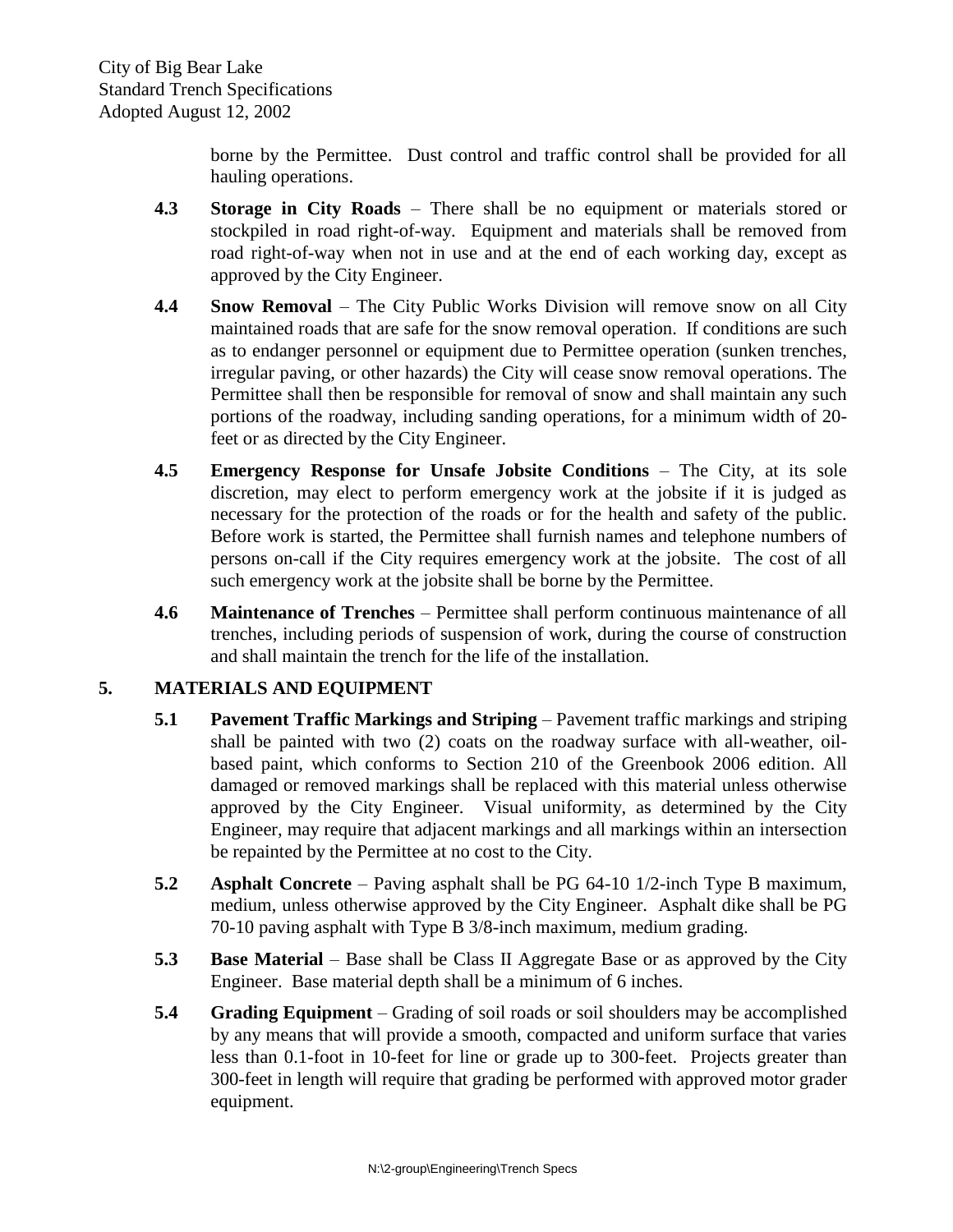- **5.5 Track Equipment** Track equipment and outriggers used on paved surfaces shall be equipped with street pads and be operated so as not to mar the surface or cause damage to any City facility. If pavement is marred, it shall be resurfaced over the entire width as required in Section 8, Trench Construction and Repair. If City facilities are damaged, they shall be replaced or repaired as specified in Section 3, Preservation of Property.
- **5.6 Paving Equipment** Paving 6-feet wide or wider in a driving lane shall be accomplished by use of a paving machine approved by the City Engineer. Shoulder paving and miscellaneous paving shall be installed as approved by the Inspector.

#### **6. TRENCHING**

- **6.1 Cal OSHA** All excavations shall conform to the requirements of the State of California Division of Occupational Safety and Health. The applicant for a street-cut permit shall possess a permit to excavate from the Division of Industrial Safety, Department of Industrial Relations, State of California, and shall submit a copy of said permit with the street cut permit application.
- **6.2 New Roads** –Trenching shall not be permitted in roads that have been paved within 5 years from the permit application date unless otherwise authorized by the City Engineer. If authorized, the trenching will be subject to additional requirements as specified by the City Engineer. For lateral trenching, jacking may be required as determined by the City Engineer.
- **6.3 Depth of Installation** Underground installations shall have a minimum cover below finished grade as indicated on San Bernardino County Standard Plan No. 311.
- **6.4 Separation of Utilities**  Adequate separation shall be maintained between new or replaced underground main lines from existing sewer or water lines. The alignment of new main installations or replacement of existing mains shall be submitted to and approved by the City Engineer. Unless specifically authorized by the City Engineer: 1) The minimum separation for new or replaced main lines running parallel shall be 3 feet from outside of pipe to outside of pipe, 2) The minimum separation for new or replaced main line crossings shall be 1 foot clear from outside of pipe to outside of pipe.
- **6.5 Pavement Removal** Paving shall be cut for removal and excavated in a manner that does not disturb the adjacent pavement. Paving shall be sawcut or cold planed for permanent repair as specified in Section 8. Remnant strips of paving less than 3 feet wide shall be removed and included in the replacement paving. Replacement paving along the edge of paving that does not have curb and gutter, AC dike or AC berm shall be a minimum of 2 feet wide.
- **6.6 Open Trench** The maximum length of open trench (excavation or backfill not resurfaced) allowed during construction shall be the distance of construction that can be reasonably installed in a single day. Contractor's personnel shall attend any open trench at all times. Where pavement has been removed, a minimum of 2 inches of temporary paving shall be placed before that area is made available to traffic. Before leaving the project and at the end of each day, all areas of pavement removal,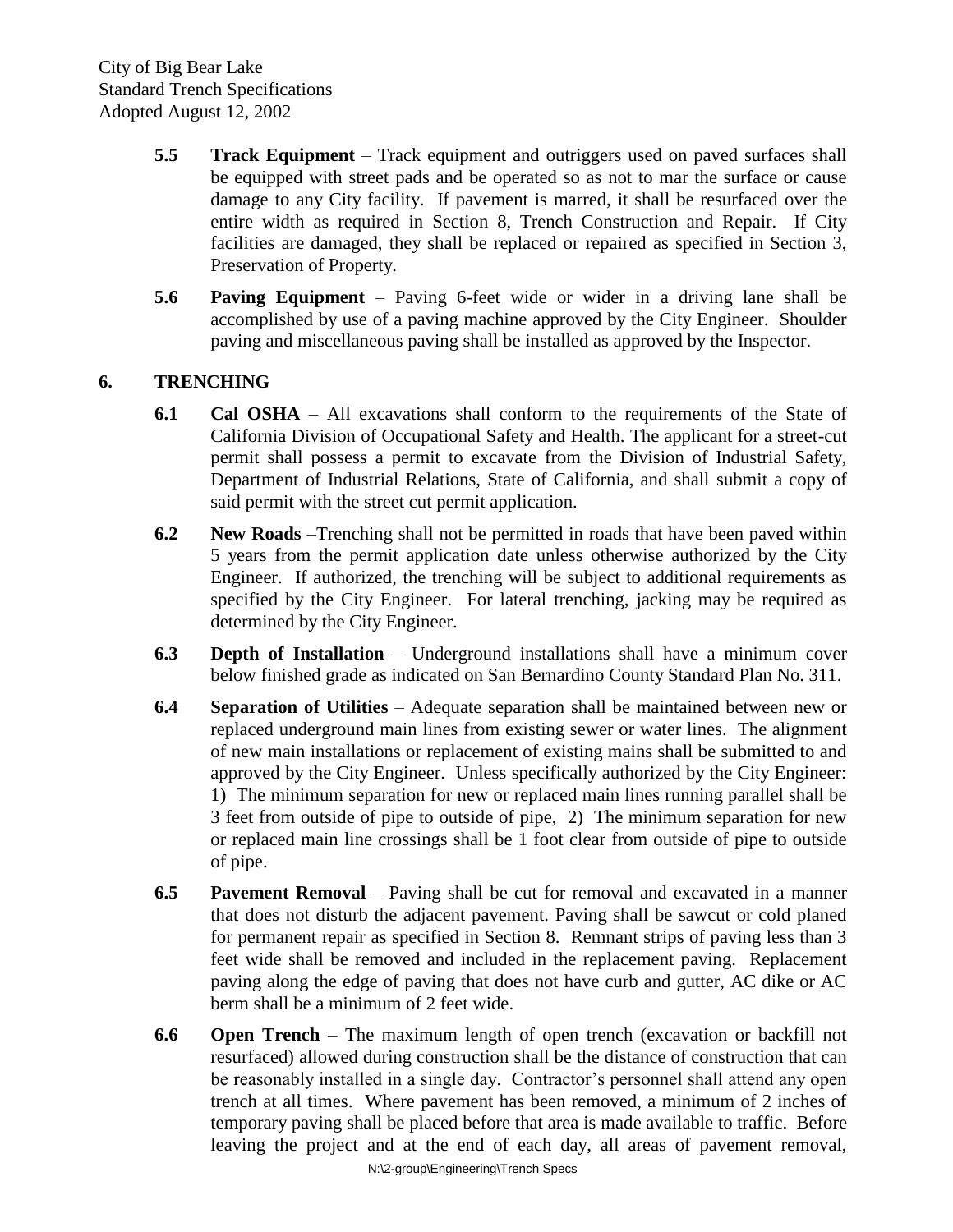including sidewalk, drainage courses and driveway approaches, shall be backfilled, compacted and surfaced with temporary asphalt. Upon approval of the City Engineer, appropriate areas of the trench may be protected by plate bridging or protective fencing.

- **6.7 Trench Bridging** Plate bridging in the traveled way shall be as shown in the Work Area Traffic Control Handbook and the Plate Bridging Standard drawing herein.
- **6.8 Protective Fencing** When protective fencing is used to secure an area, it shall be constructed of 6 foot high, pipe framed chain link panels or equal material, secured into position and placed in a manner that there are no gaps larger than 3 inches. Fencing shall be placed a minimum of 4 feet from the nearest driving lane and shall be protected by appropriate signing and barriers per Section 2.2, Traffic Control.
- **6.9 Trench Backfill** Unless otherwise specified, the material obtained from the project excavations will be acceptable for use as fill or backfill, provided that all organic material and other material determined by the City Engineer to be unsuitable for fill is removed. Rocks, plain concrete rubble and pavement grindings obtained from the project will be permitted in the fill subject to the following limitations:
	- In trenches up to 3 feet wide, the maximum dimension of any piece used shall be 6 inches; in trenches more than 3 feet wide, 1 foot is the maximum dimension.
	- Pieces larger than 4 inches shall not be placed within 1 foot of any structure.
	- Pieces larger than 3 inches shall not be placed within 1 foot of the sub-grade for paving.
	- Rocks or rubble included in the fill shall be mixed with approved material to eliminate voids.
	- The use of  $\frac{3}{4}$  minus rock as backfill above the pipe blanket shall not be allowed due to the "conduit" effect and the tendency for water to collect in the trench.
- **6.10 Narrow Trench** Unless otherwise authorized, trenches in paved areas which are one (1) foot or less in width shall be backfilled to pavement sub-grade with two sack slurry.
- **6.11 Boring (Jacking) Pits and Potholes** When authorized by the City Engineer, boring (jacking) pits and potholes in paved areas may be backfilled to pavement subgrade with two-sack slurry above the pipe blanket as a means of insuring proper subgrade compaction.
- **6.12 Inclement Weather** Other than emergency repairs or as directed by the City Engineer, there shall be no excavation within the traveled way of City roads during periods of inclement weather.
- **6.13 Manhole Construction** Manholes shall remain below the grading plane until final paving has been completed and then set flush with the surface. In areas that require snow removal, the manhole frame shall be permanently set not less than 0.5 inches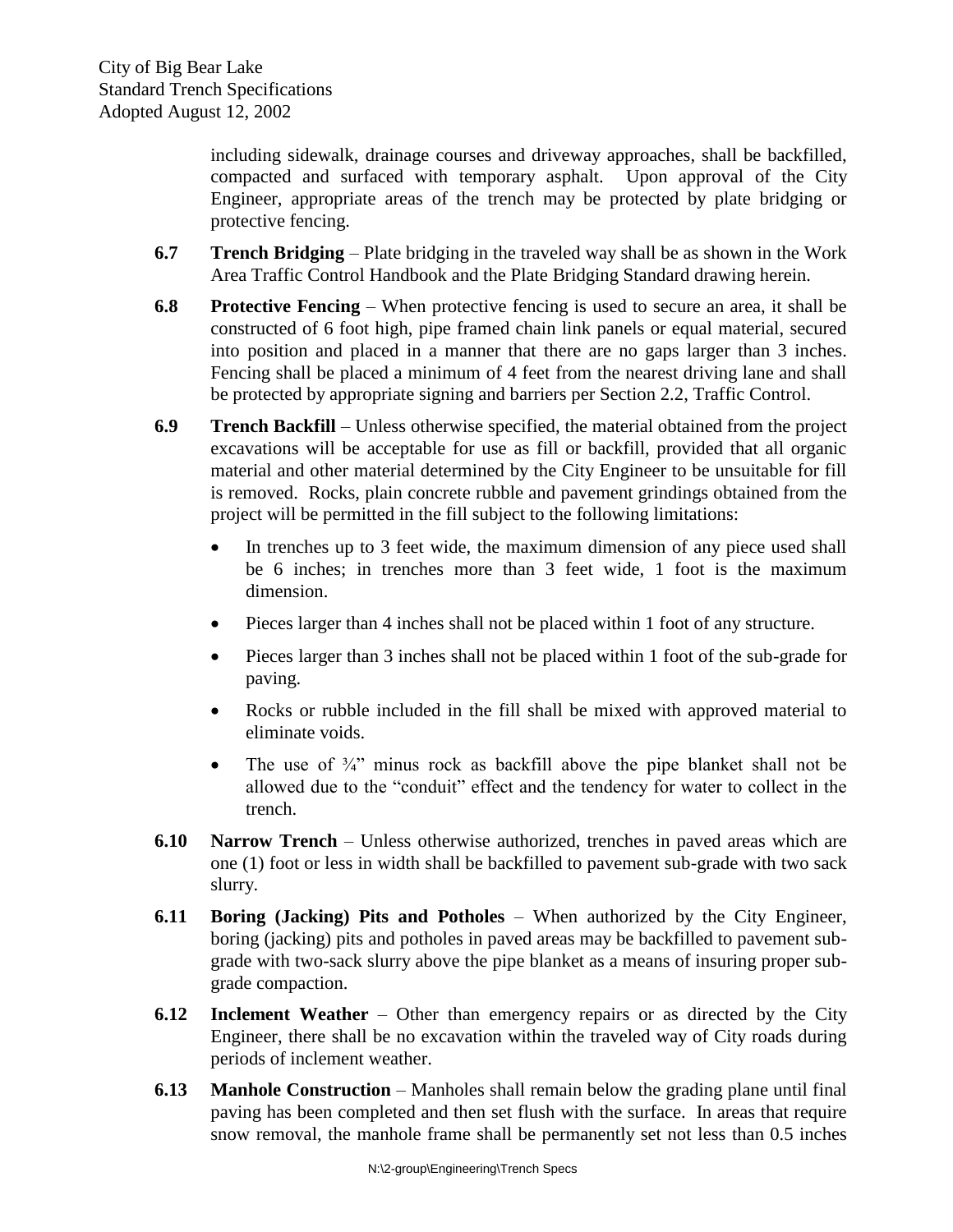nor more than 0.75 inches below pavement surface. Backfill and testing shall be per Section 7, and shall be independent of the main line trench tests. In graded earth shoulders or earth flowline areas, manholes are to be protected in place.

#### **7. COMPACTION**

- **7.1 Relative Compaction (RC)** RC of 95% minimum shall be required for asphalt pavement, paving base material and that portion of backfill that is within 6 inches of the paving base material. RC of 90% minimum shall be required for all other fill or backfill. All compaction shall be in accordance with California Test No. 216 or No. 231 (ASTM D-1556 or D-1557-70). Use of an alternate compaction test method (e.g. Dynamic Cone Penetrometer) must be approved in advance and will be approved on a case-by-case basis.
- **7.2 Compaction Testing Frequency And Location** -- Trench backfill testing shall be at 250-foot maximum intervals. The City Engineer shall determine test locations. One test shall be performed for each 4 feet of depth or fraction thereof. Pavement sub-grade and pavement base material shall be tested at 500-foot intervals. Tests for backfill shall be taken at mid-depth of each 4 feet of backfill starting at the top of the installation. Twenty percent (20%) of laterals and one hundred (100%) of manholes shall be tested independently of the main line. Failure of a compaction test will result in the entire area represented by that test being uniformly reworked and retested at a random location.
- **7.3 Test Reports** Tests shall be certified by a registered California civil or geotechnical engineer or testing laboratory in accordance with the State of California test requirements. Test reports shall be listed individually for each trench or for each type and phase of construction. The test report shall include an accurate description of the test location. **Compaction reports shall be submitted to the City's inspector and approved prior to permanent paving.** If an alternate compaction method is approved per Section 7.1, alternate test reports specified at time of permit issuance shall be submitted.
- **7.4 Mechanical Compaction** Backfill shall be placed in horizontal layers of thickness compatible to the material being placed and the type of equipment being used as specified by the Permittee's soils engineer. Each layer shall be evenly spread then tamped or rolled until the specified relative compaction is attained.
- N:\2-group\Engineering\Trench Specs **7.5 Water Densification** – Densifying by ponding and jetting will not be allowed within 4 feet of finish grade unless confined to the pipe zone and approved by the City's inspector. Water densification may be allowed when, as determined by the City Engineer, the base and backfill materials have a sand equivalent of 30 or greater (California Test No. 217) and are of such character that they will be self-draining when compacted and the foundation material will not soften, or otherwise be damaged by the applied water. Authorization to use water densification may be obtained by submitting a request and test reports representing the foundation soils and backfill material, at a maximum of 1000-foot intervals, to the City's inspector no later than five (5) working days prior to starting work. An approved type of compaction is required for the pipe zone and bedding. The Permittee's soils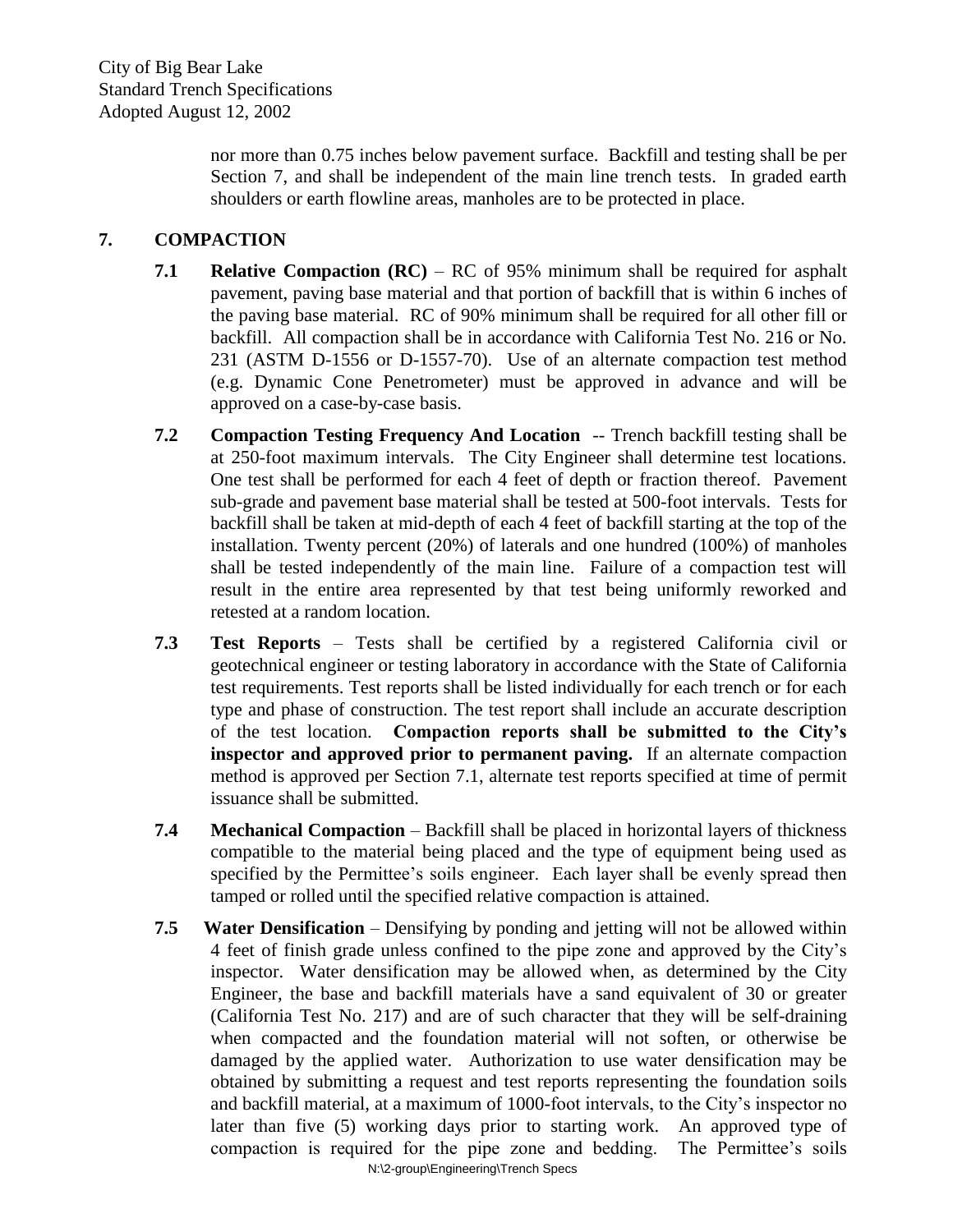engineer shall specify methods of compaction based on the characteristics of native material.

#### **8. TRENCH RESURFACING**

- **8.1 Temporary AC Pavement** Temporary asphalt compacted to 2 inches thick shall be placed and maintained in a smooth and compacted condition at all locations where paving has been removed before traffic is allowed to pass over such areas of pavement removal, in accordance with Section 6.6. Temporary asphalt shall be removed for permanent repair.
- **8.2 Pavement Repair-General** Damaged paving adjacent to the trench edges shall be sawcut and removed in rectangular sections. Remnant strips of paving shall be removed and that area included in the paving repair per Section 6.5. Asphalt paving shall be placed in a minimum of two lifts and be in accordance with Caltrans Standards Section 39 and be a minimum of 95% RC. The repaired section shall be not less than 1 inch thicker than the existing paving but not less than 4 inches thick, except as approved by the City Engineer. Permanent paving shall be placed as soon as possible after compaction trench tests have been approved by the City and within thirty (30) days of completion of the subsurface installation. Deviation from this schedule shall receive prior approval by the City Engineer. In the event that the City Engineer determines that the finish paving should not be completed per the schedule above due to weather or other factors, the finish paving may be deferred up to one year from the date of the permit. Prior to paving, areas to be joined with asphalt paving shall be cleaned of all soil and foreign material and tacked (100% coverage) with asphaltic emulsion or paint binder.
- **8.3 Permanent Pavement Repair** Base paving shall be in compacted lifts a maximum of 3 inches thick. The use of ¾- inch maximum coarse (MC) PG 64-10 may be required at the discretion of the City Engineer. Finish course shall be a minimum of 1 inch and a maximum of 2 inches thick of ½- inch maximum medium (MM) PG 64- 10 flush with the existing paving. Repair of trench sections over 6 feet in width shall be done utilizing a self-propelled vibrating screed paving machine (Barber-Greene or equivalent) and may be subject to additional requirements.
- **8.4 Cold Plane for T-Cut Trench (if required by the City Engineer) -** Trench edges shall be sawcut with straight lines and cold planed 1 ½ inches to a minimum of 1 foot beyond sawcut edge and shall be parallel and at right angles to the centerline of the road (see "Pipe Backfill in Trenches" Standard Plan revised 6/29/2000).
- N:\2-group\Engineering\Trench Specs **8.5 Overlay Paving** – When a trench is 300 feet or longer, pavement restoration shall be required in accordance with Table 8.5.1 below. The specific requirement will be determined before the issuance of an encroachment permit for the proposed work. Should work start prior to the issuance of an encroachment permit or without prior approval, the Permittee shall not be relieved from the responsibility of restoring the street. In lieu of restoring the street, the City may require that the Permittee contribute cash for the cost of street restoration for the length of the trench and the width as specified hereinafter. When trenching occurs in a road whose existing pavement/structural section has a PCI (Pavement Condition Index) of less than 40,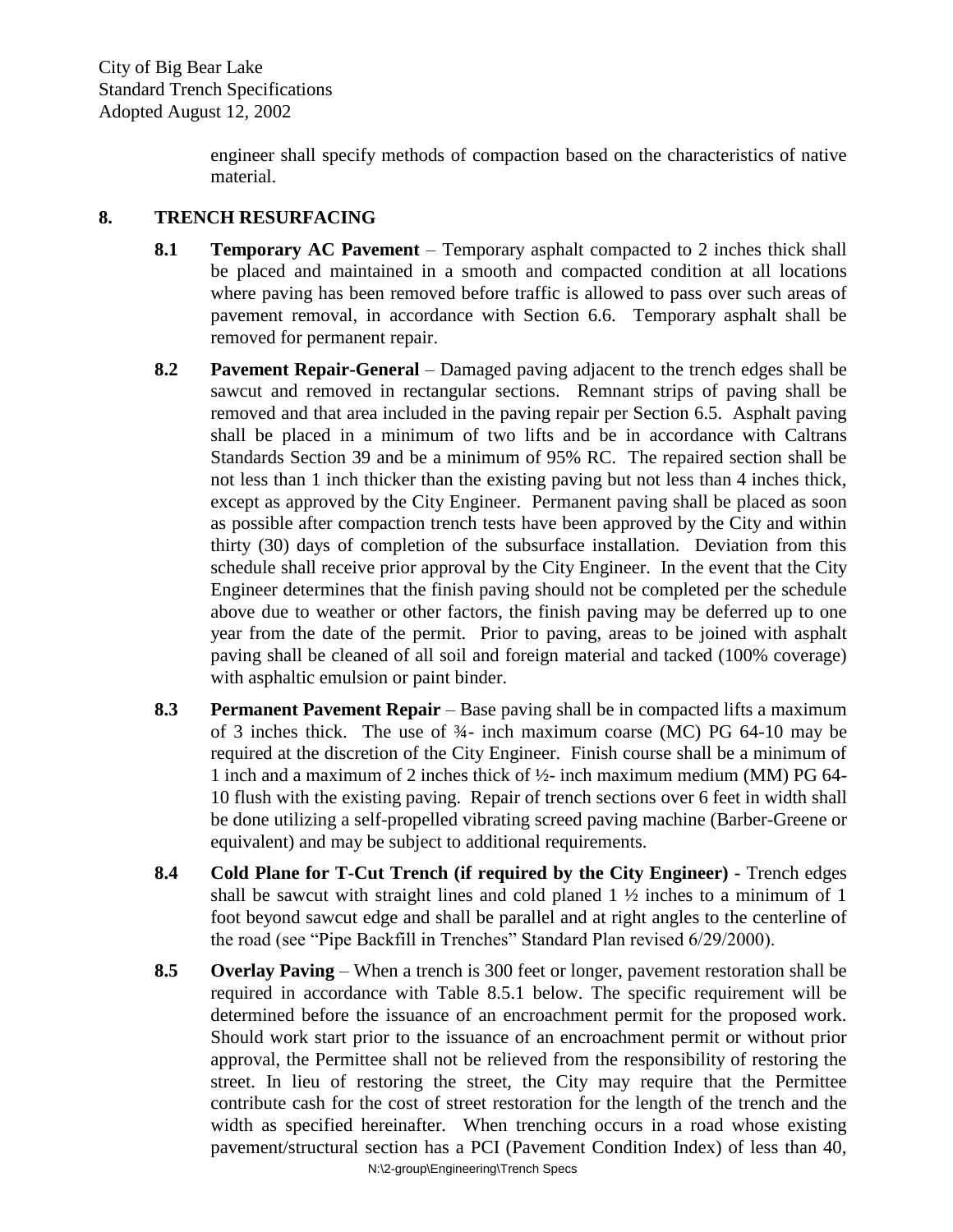the City Engineer shall require restoration of the pavement within the trench in accordance with Section 8.2 hereof.

In January of each year, the City Engineer shall update unit costs for street overlay by utilizing cost data obtained from appropriate capital projects constructed within the City of Big Bear Lake during the previous twelve months or from other sources as necessary to obtain representative costs for the quantities of work to be accomplished. The cash contribution from the Permittee will be used to defray the City's cost of restoring the entire street width. Any damage to the roadway beyond the trench excavation as a result of negligence by the Permittee or his/her contractor shall be repaired to meet or exceed prior street conditions as determined by the City Engineer. Pavement overlay, when required, shall be a minimum of 2 inches thick PG 64-10 1/2-inch MM placed with a paving machine per Section 5.6 and shall extend beyond pavement removal a minimum of 1 foot laterally and 5 feet longitudinally. The overlay shall cover the half-street width, which shall include driving lanes and full shoulder width. Roads that have a superelevation or tilt cross section may require full road width overlay in the area of the superelevation or tilt section.

#### **Table 8.5.1**

#### **Pavement Repair Options**

| <b>Street</b><br>Category | <b>Type One</b>                                              | <b>Type Two</b>                          | <b>Type Three</b>                                                   | <b>Type Four</b>             | <b>Type Five</b>              |
|---------------------------|--------------------------------------------------------------|------------------------------------------|---------------------------------------------------------------------|------------------------------|-------------------------------|
| $\mathbf{A}$              | Grind and $1\frac{1}{2}$<br>overlay with<br>pavement fabric. | Overlay 2" with<br>no pavement<br>fabric | Crack seal and $1\frac{1}{2}$ "<br>overlay with<br>pavement fabric. | Crack seal and<br>chip seal. |                               |
| B                         |                                                              |                                          | Crack seal and $1\frac{1}{2}$ "<br>overlay with<br>pavement fabric. | Crack seal and<br>chip seal. | Crack seal<br>and slurry seal |
| $\mathbf C$               |                                                              |                                          | Crack seal and $1\frac{1}{2}$ "<br>overlay with<br>pavement fabric. | Crack seal and<br>chip seal. | Crack seal<br>and slurry seal |
| D                         |                                                              |                                          |                                                                     |                              | Crack seal                    |

**A**-Street newly constructed or reconstructed within 5 years of trench cut application date or PCI of 80 or greater. **B**-Street overlayed within 5 years of trench cut application date or PCI of 80 or greater.

**C**-Street in good condition, PCI 41 or greater; no reconstruction or overlay within past 5 years of trench cut application date.

**D**-Street in poor condition; PCI 40 or less.

**8.6 Excessive Pavement Removal** – Removal of six or more separate areas of pavement or the removal of 15% of the total area of a lane and/or shoulder by a Permittee within a continuous 300-foot length of street, shall require permanent repair per Section 8.5.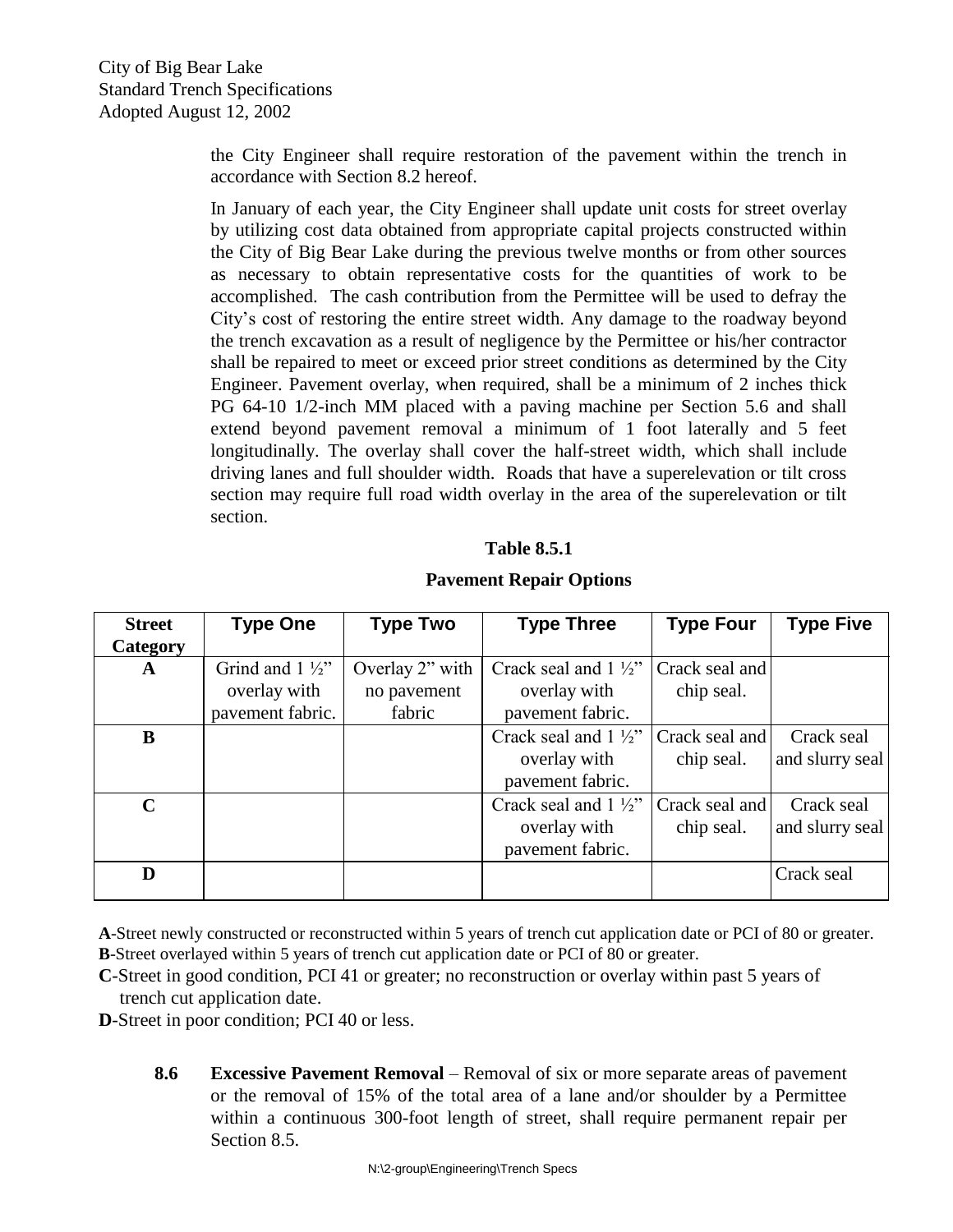- **8.7 Pavement Surfacing** Where there are existing surface coats on the existing paving, open graded paving, chip seal or any type of surfacing that has been removed, such surfacing and paving shall be replaced in-kind.
- **8.8 Driveway Approaches** Driveway approaches constructed of asphalt concrete shall be repaired and shall also be overlaid 1-inch thick full width to the property line or slurry sealed at the discretion of the City Engineer. See City Standard Plans no. 216.
- **8.9 Portland Cement Concrete** Potholes or trenches in PCC shall be repaired by saw cutting or grinding and removed in full panels at the score lines or as directed by the City Engineer. A minimum section of five feet by five feet shall be removed and replaced in the absence of panels.
- **8.10 Trench Failure and Repair** When the City Engineer notifies Permittee of a failure of the trench (settlement, excessive cracking or alligatoring, etc.) the Permittee shall coordinate the proposed trench repair method and schedule with the City Engineer.

#### **9. INSURANCE REQUIREMENTS**

- **9.1 Insurance Requirements** Before issuing the encroachment permit, the qualified licensed contractor shall provide the City with evidence of General Liability Insurance in the amount of at least \$1 million and provide an endorsement naming the City of Big Bear Lake as additionally insured. The certificate shall specifically name "The City of Big Bear Lake, its directors, officials, officers, employees, agents, and volunteers."
- **9.2 Endorsement Example -** See attached example of endorsement showing City as additionally insured.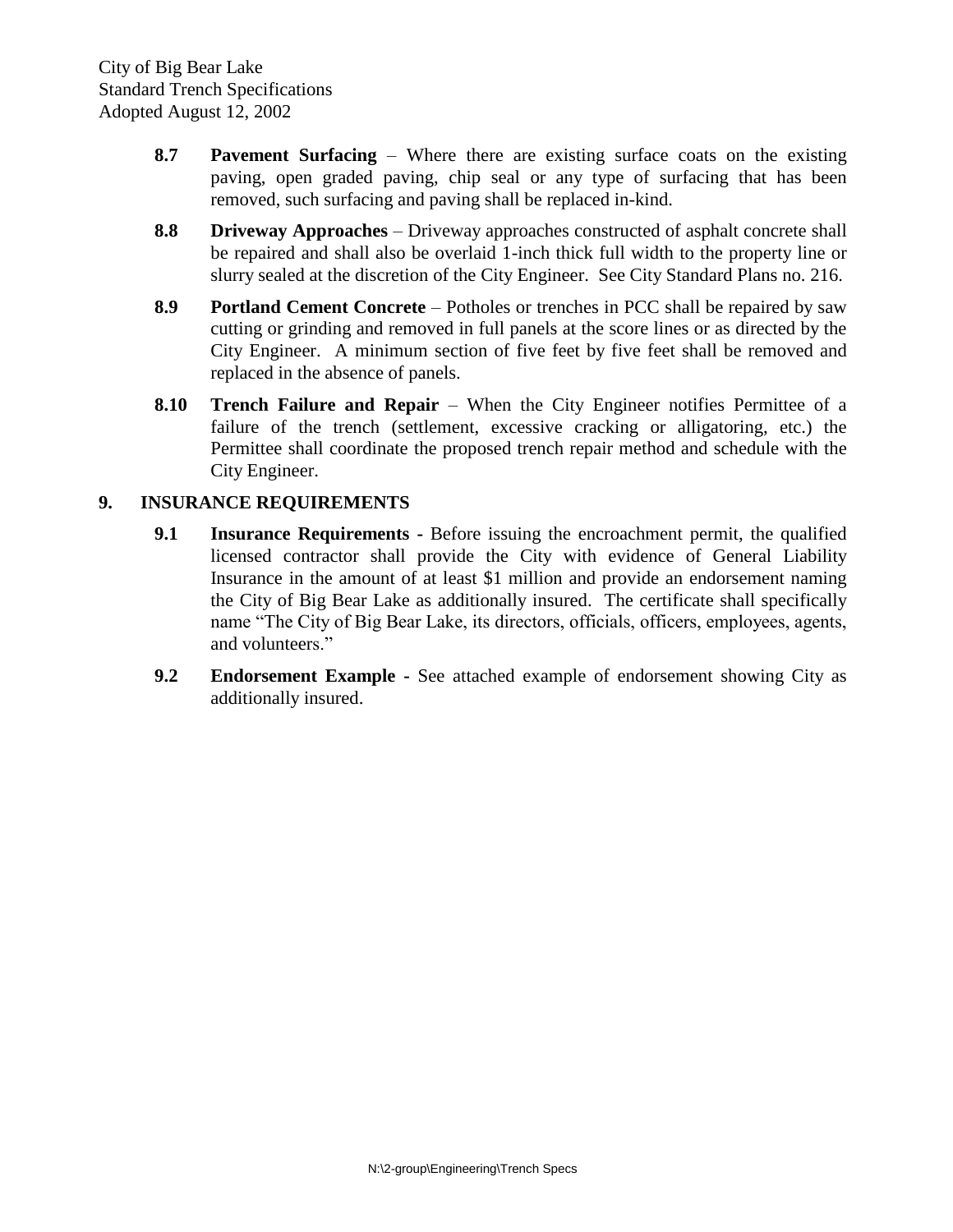#### **POLICY NUMBER:**

**COMMERCIAL GENERAL LIABILITY** 

THIS ENDORSEMENT CHANGES THE POLICY. PLEASE READ IT CAREFULLY.

#### **ADDITIONAL INSURED - OWNERS, LESSEES OR CONTRACTORS - SCHEDULED PERSON OR ORGANIZATION**

This endorsement modifies insurance provided under the following:

#### COMMERCIAL GENERAL LIABILITY COVERAGE PART

#### Name of Additional Insured Person(s) or Organization(s) Location(s) of Covered Operations City of Big Bear Lake, its Directors, Officials, Re: Street Reconstruction & Drainage Officers, Employees, Agents and Volunteers Improvements Information required to complete the Schedule, if not shown above, will be shown in the Declarations.

**SCHEDULE** 

- Α. Section II - Who Is An Insured is amended to include as an additional insured the person(s) or organization(s) shown in the Schedule, but only with respect to liability for "bodily injury," property damage" or "personal and advertising injury" caused, in whole or in part, by:
	- Your acts or omissions; or
	- The acts or omissions of those acting on  $2.$ your behalf;

In the performance of your ongoing operations for the additional insured(s) at the location(s) designated above.

В. With respect to the insurance afforded to these additional insureds, the following exclusions apply:

> This insurance does not apply to "bodily injury" or "property damage" occurring after:

- 1. All work, including materials, parts or equipment furnished in connection with such work, on the project (other than service, maintenance or repairs) to be performed by or on behalf of the additional insured(s) at the location of the covered operations has been completed; or
- That portion of "your work" out of which 2. the injury or damage arises has been put to its intended use by any person or organization other than another contractor or subcontractor engaged in performing operations for a principal as a part of the same project.



CG 20 10 07 04

C ISO Properties, Inc., 2004

N:\2-group\Engineering\Trench Specs